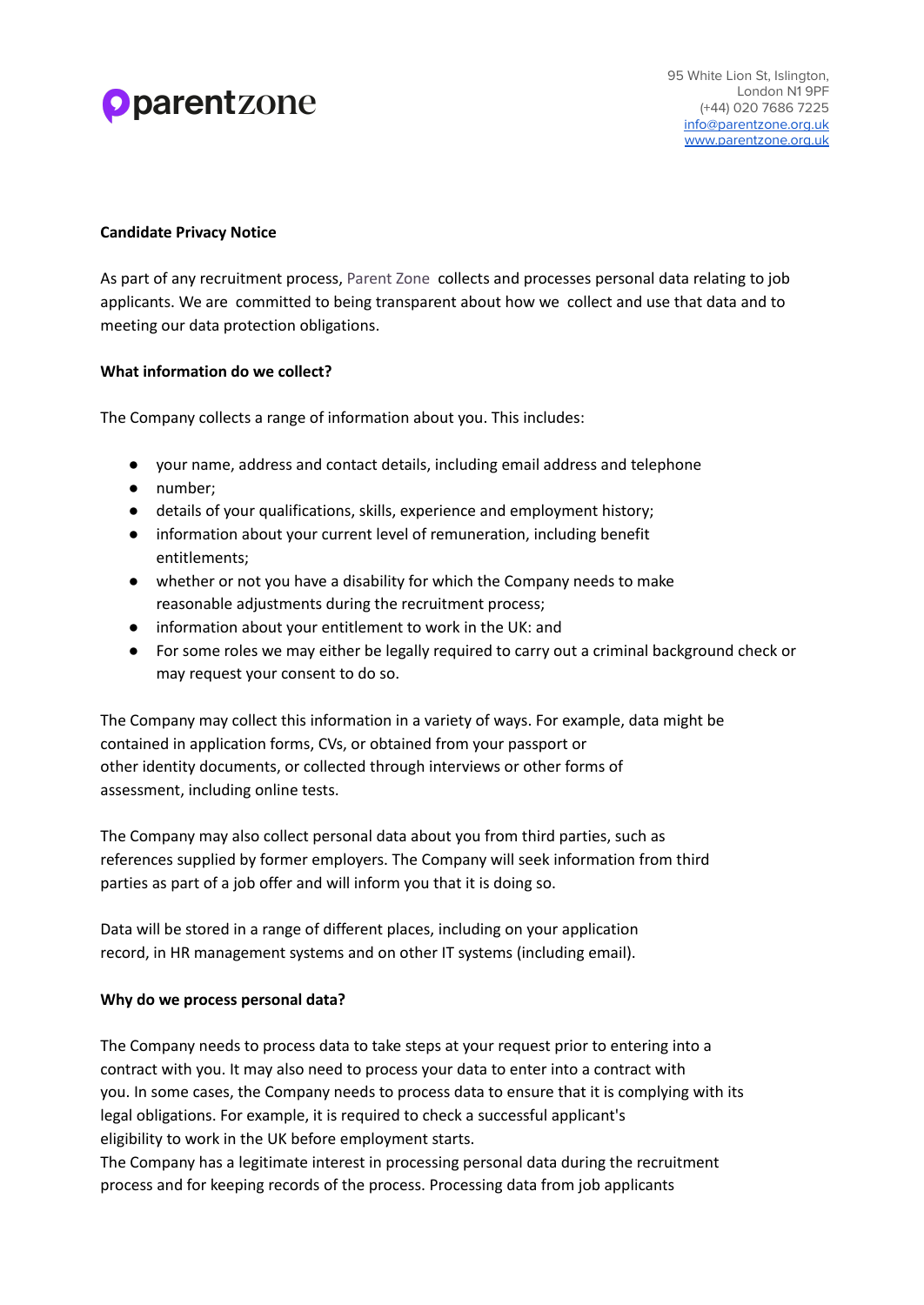

allows the Company to manage the recruitment process, assess and confirm a candidate's suitability for employment and decide to whom to offer a job. The Company may also need to process data from job applicants to respond to and defend against legal claims. The Company may process special categories of data, such as information about ethnic origin, sexual orientation or religion or belief, to monitor recruitment statistics. It may also collect information about whether or not applicants are disabled to make reasonable adjustments for candidates who have a disability. The Company processes such information to carry out its obligations and exercise specific rights in relation to employment.

For some roles, the Company is obliged to seek information about criminal convictions and offences. Where the Company seeks this information, it does so because it is necessary for it to carry out its obligations and exercise specific rights in relation to employment. If your application is unsuccessful, the Company may keep your personal data on file in case there are future employment opportunities for which you may be suited. The Company will ask for your consent before it keeps your data for this purpose, and you are free to withdraw your consent at any time.

#### **Who has access to data?**

Your information may be shared internally for the purposes of the recruitment exercise. This includes members of the HR and recruitment team, interviewers involved in the recruitment process, managers in the business area with a vacancy. The Company will not share your data with third parties, unless your application for employment is successful and it makes you an offer of employment. The Company will then share your data with former employers to obtain references for you, employment background check providers to obtain necessary background checks and the Disclosure and Barring Service to obtain necessary criminal records checks.

#### **How do we protect data?**

The Company takes the security of your data seriously. It has internal policies and controls in place to ensure that your data is not lost, accidentally destroyed, misused or disclosed, and is not accessed except by our employees in the proper performance of their duties.

#### **For how long do we keep data?**

If your application for employment is unsuccessful, the Company will hold your data on file for 6 months after the end of the relevant recruitment process. At the end of that period or once you withdraw your consent, your data is deleted or destroyed. If your application for employment is successful, personal data gathered during the recruitment process will be transferred to your personnel file and retained during your employment. The periods for which your data will be held will be provided to you in a new privacy notice.